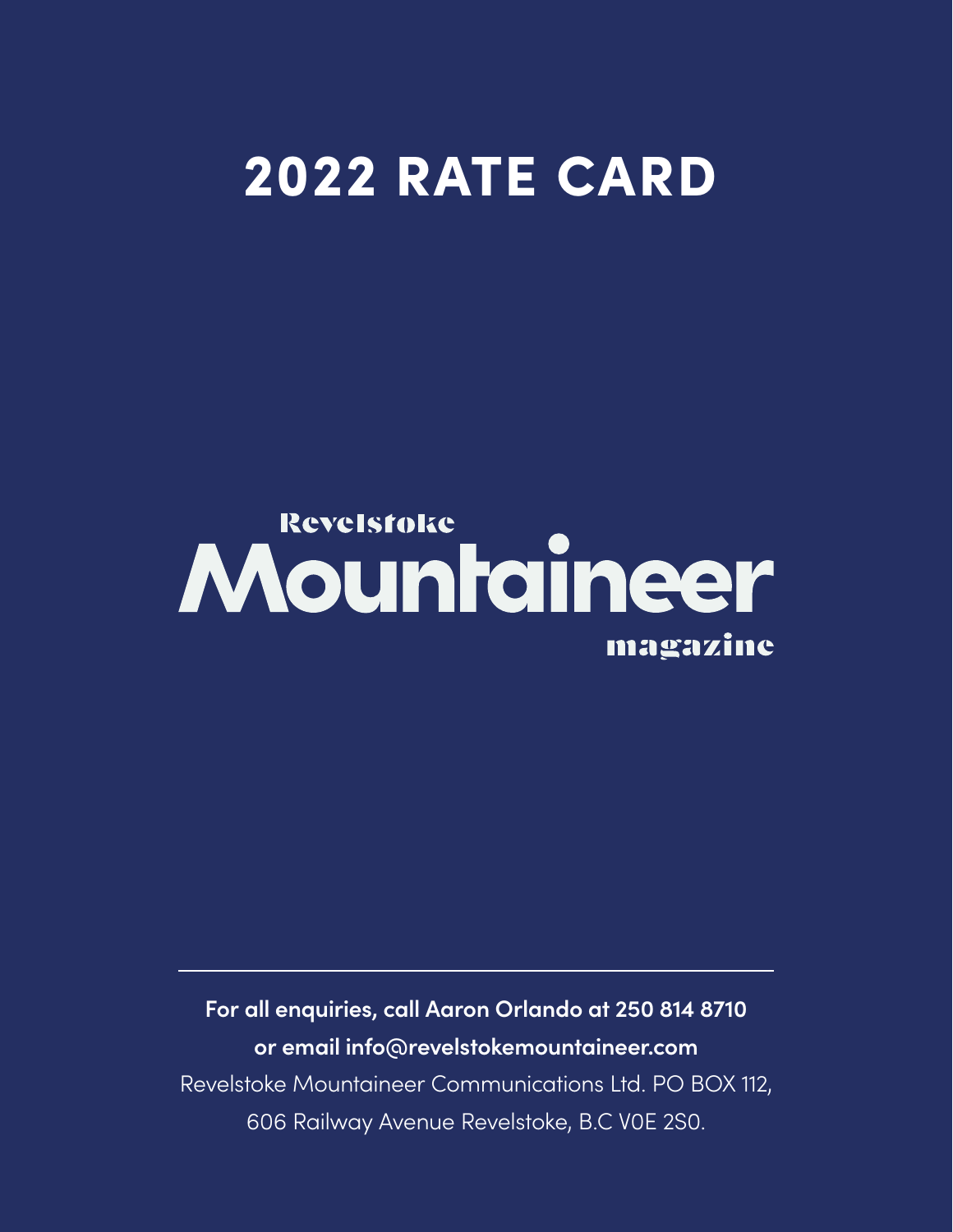

# **1. Magazine**

### **Why advertise with the Revelstoke Mountaineer Magazine?**

The Revelstoke Mountaineer Magazine shares the best of Revelstoke. We are Revelstoke's premiere print monthly featuring first-class content oriented towards residents, seasonal visitors and tourists. We tell authentic stories with great photography about the experiences, services and people that make Revelstoke amazing.

Our content highlights the best of our mountain playground's outdoor experiences, shopping, entertainment, dining, events, style, home services, professional

services, and visitor experiences. Each month, we deliver **3,000 full-colour, 10.5"x14.5" stapled & trimmed magazines to over 200 locations across Revelstoke**, including hotels, motels, accommodation providers, restaurants, cafés, shops, public spaces, community venues, and more.

In addition, our print issue is available online at *revelstokemountaineer.com*, with all ads appearing just like the print issue.



# **2. Web display ads**

### **Why advertise on** *revelstokemountaineer.com***?**

The Revelstoke Mountaineer *(revelstokemountaineer.com)* is Revelstoke's home for journalismbased multimedia stories about people, news, lifestyles, outdoors, entertainment and more. Every day, we create stories that matter to the community, and share them across our social media platforms.

# Key facts

· Youthful demographic: 61% of our users are 34 and under, 77% are 44 and under. Source: Google Analytics, December 2020 · Facebook: 5,505 page followers, December 2020

· 33,397 unique monthly users on *revelstokemountaineer.com.*

Source: Google Analytics, November 2020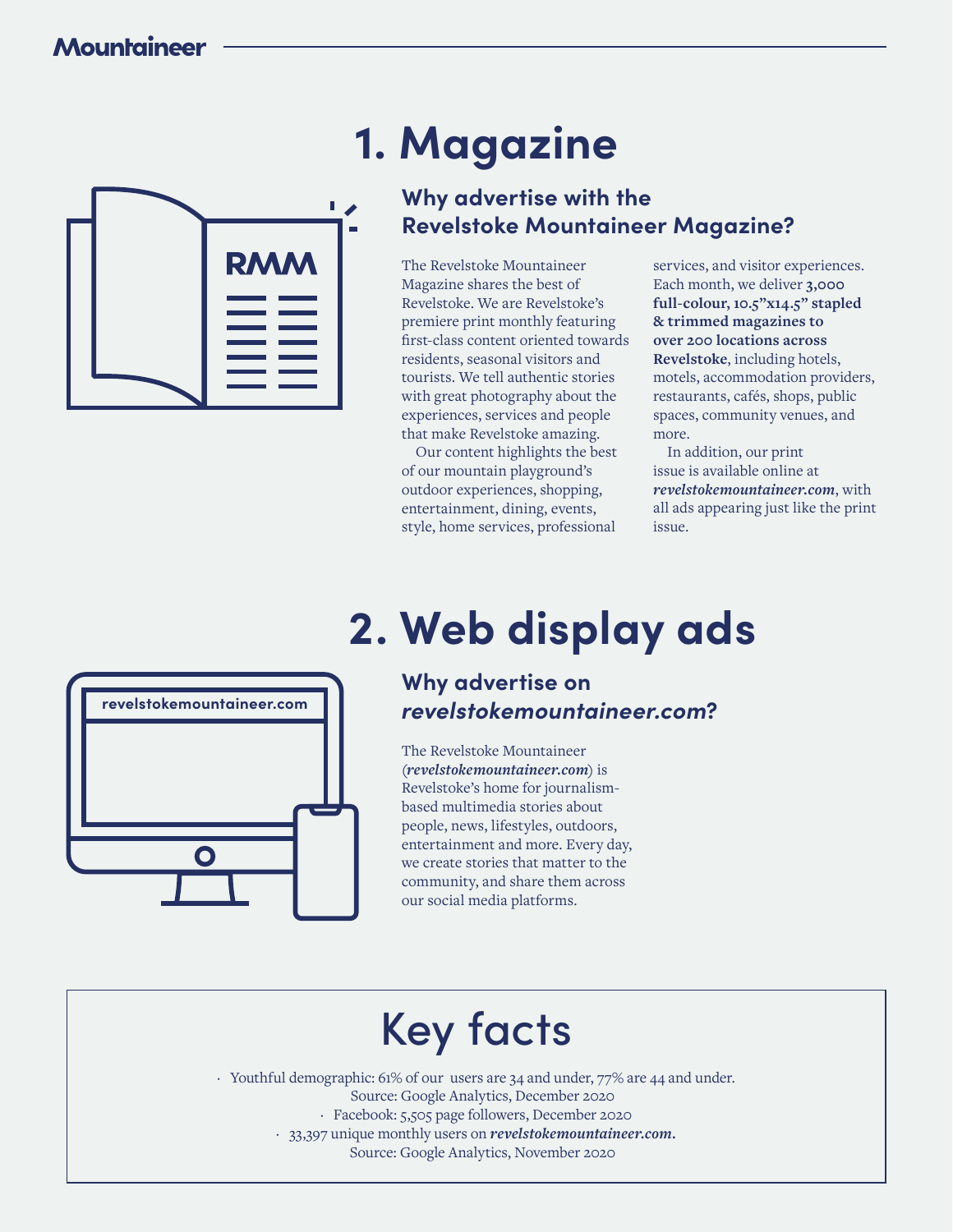# **1. Magazine**



### **Notes**

Prices do not include GST. Full payment due 15 days from invoicing. Prices & policies subject to change. Rates include free graphic design, maximum 1 hour per ad. \$25 per hour for additional graphic design.

All in-house graphics & ad designs are the property of The Revelstoke Mountaineer Magazine.

No reproduction are permitted without the written approval of the Revelstoke Mountaineer Magazine. Licensing fees may apply.

### **Technicals**

**Print ads:** 300dpi high res PDF preferred, full bleed accepted. Web ads: .jpg or .png files under 500kb in size.

#### **Deadline**

Completed ads are due every 15th of the month, or the following Monday if the 15th is on the weekend.

Content for in-house ads is due 72 hours before the 15th at the latest.

### **Guarantee your story gets into the Revelstoke Mountaineer Magazine**

Do you have a story about a business, service, event, or product you want to market to Revelstoke? The RMM offers sponsored content stories on a paid basis. Our staff and/or freelance

writers and photographers work with you to create the perfect story to get your message across directly. Ask us about our affordable rates. Availability is limited, restrictions apply.